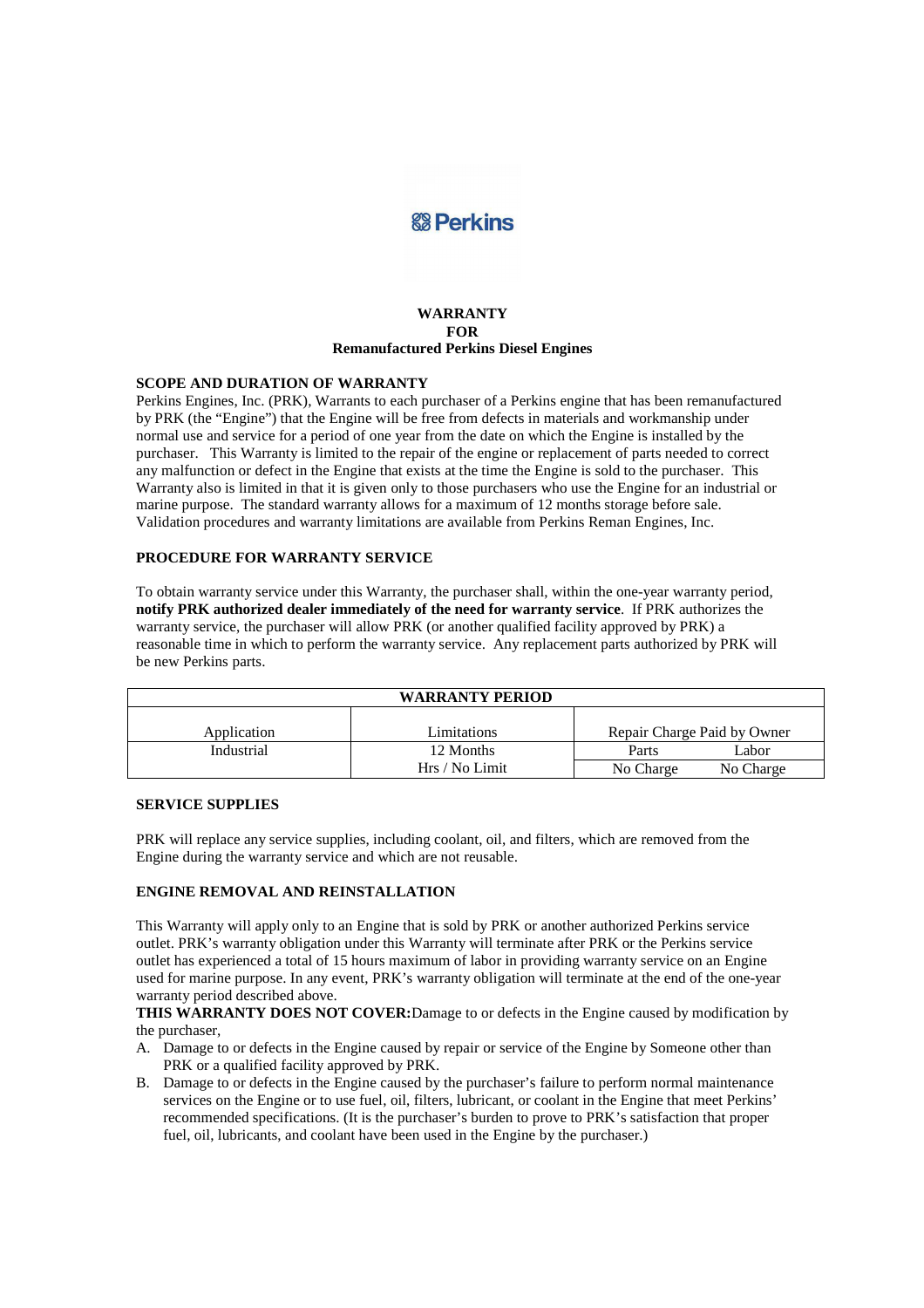# **WARRANTY FOR Remanufactured Perkins Diesel Engines Continued**

### **DISCLAIMER OF WARRANTIES AND LIMITATION OF REMEDY**

The Warranty described previously is in lieu of any other warranty, expressed or implied, including but not limited to any warranty of merchantability or fitness for a particular purpose, which are disclaimed. Obtaining repairs and/or replacement parts is the purchaser's sole and exclusive remedy under this warranty and does not extend the warranty period stated previously. Under no circumstances shall PRK be liable to the purchaser for any incidental, consequential, or punitive damages arising out of or resulting from breach of this warranty. Any action by a purchaser for breach of this warranty must be commenced within one year after the cause of action accrues. Any such action must be commenced and tried in a state or federal court in Multnomah County, Oregon.

## **\*\*WARRANTY INSTRUCTION\*\***

In the event of a warrantable failure contact the service outlet from which the engine was purchased.

Supply the Engine Serial #, PDX#, date of installation, date of failure, and a brief description on what type of failure has occurred.

### **DO NOT MAKE REPAIRS WITHOUT AUTHORIZATION**

**All PRK Remanufactured Perkins engines are assembled using only the highest quality O.E.M. Perkins parts. They have been machined to exacting factory specification utilizing only premium crack fee cores. It has also been DYNO tested in our facility to insure you will receive the same quality, if installed and maintained properly, and longevity as you received from your original engine.** 

**Perkins Engines Reman Center INC. NE 97th Ave. Portland, OR 98561**